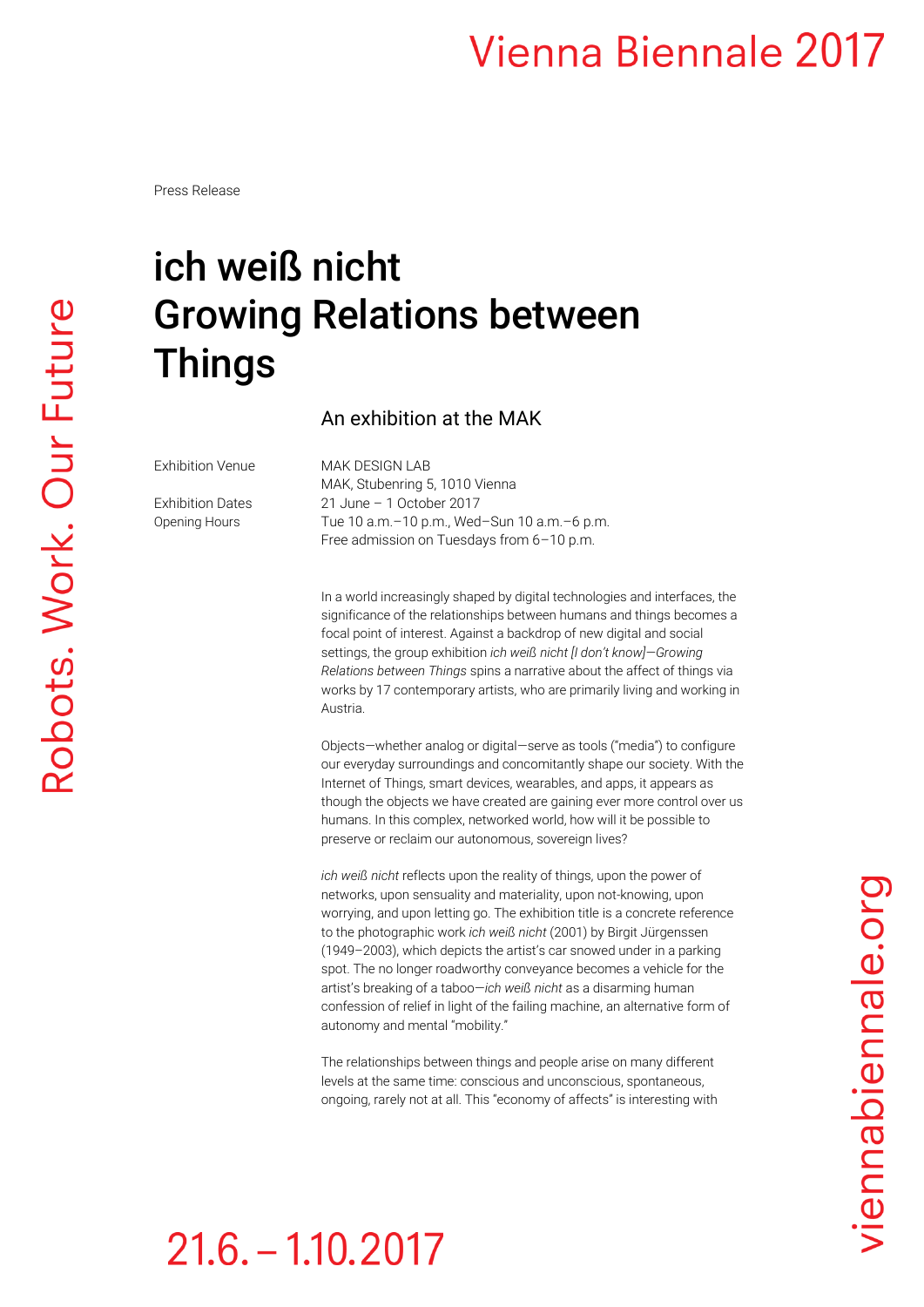### **Vienna Biennale 2017**

Page 2

regard to the latitude wherein observers and objects operate: the "network power" of things does not reside in their ability to give specific instructions, but in creating the premises for relating to each other—and ultimately for relating to us.

A museum and an exhibition construct a space beyond everyday life in which objects—depending on context or location—act as communitybuilders: We look at them, circle them spatially and mentally, we try to understand them.

The things are our companions, tools for interaction, for living with each other and talking to one another. It seems as if conditions can be transferred and ceded to objects. Often things persist even beyond one's own disappearance, like monuments.

Many of the artistic works shown in the exhibition *ich weiß nicht* thematize the moment of letting go—such as Nilbar Güreş's *Escaping Cactus*  (2014)—and the right moment to get involved. Misha Stroj's intricate sculpture *Io non aumento piu* (2012), to which the artist's belt is buckled, makes a statement about the presence or absence of an actor.

Motion recordings from security cameras are the source material for Julian Palacz's *Surveillance Studies* (2017). An algorithm translates the computed routes of pedestrians, cars, and bicycles into vectors. Thus do technological instruments of control become designers of ephemeral drawings.

Narration is a fundamental element of graphical installations by Zin Taylor, who draws *Return to the Canyon* (2017) onto the wall in situ with markers. The space becomes a dynamic surface, an environment for reflection about artistic work per se: a place where things can be represented the way they are thought. Ute Müller's sculptural arrangements emerge out of a process of repeatedly translating various forms, materials, and attributions of meaning. Between structure and "construct," the artists lets raw materiality come into contact with familiar motifs and creates a poetic setting that—through recurrent transmission and superposition—allows varying interpretations.

Pigs' ears as auratic figures in front of a monochrome background, reflection upon longing, reward, and transience: Lisa Holzer's works *Inducement* (2016) seem like protagonists conveying emotions that do not confine themselves to what is portrayed. The reformulation of picture surface and meta surface gives rise to a dialog that literally "oozes out of the picture", essentially in the form of polyurethane drops on the glass surface of the framed pigment print.



# $21.6 - 1.10.2017$